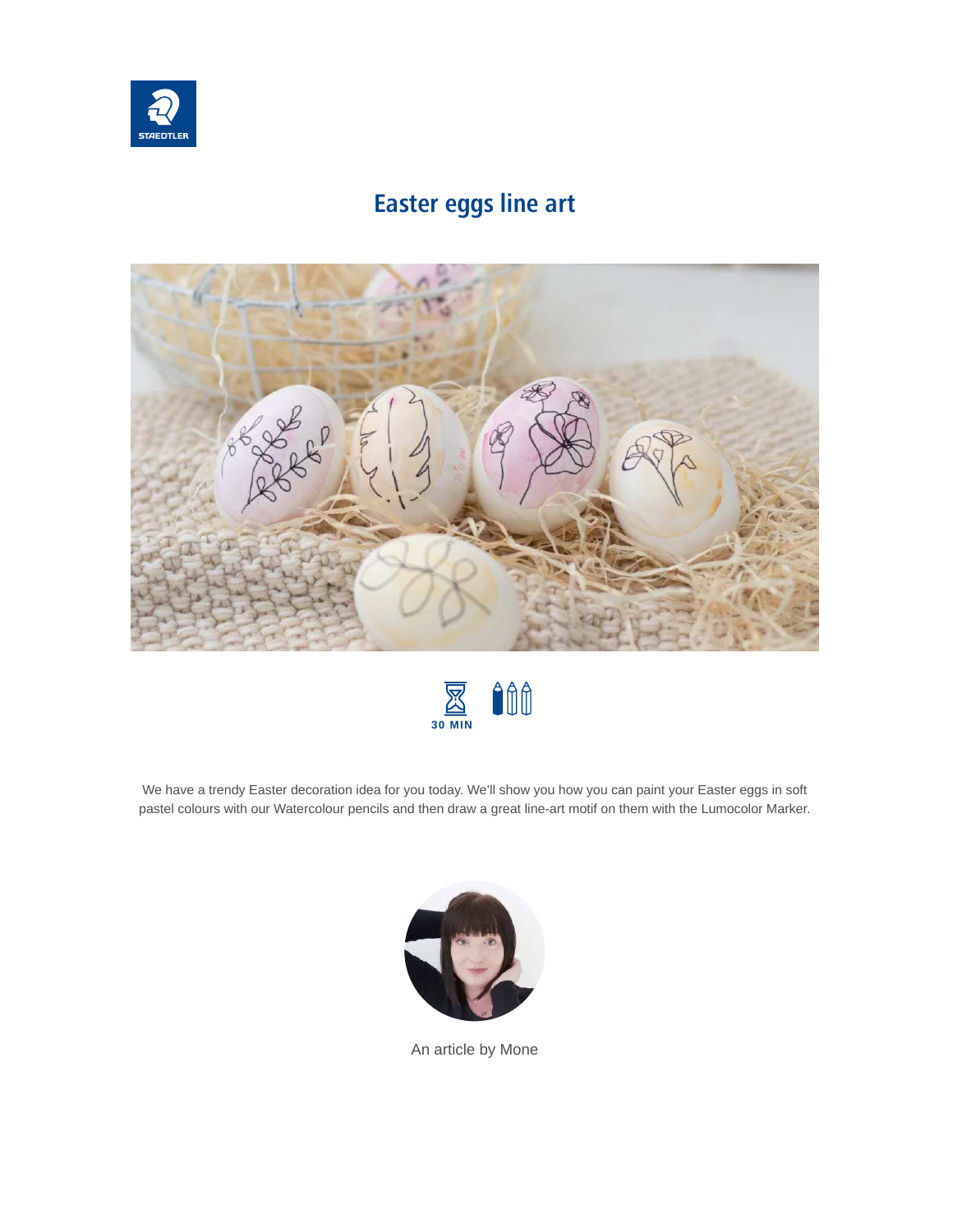#### **Step-by-step tutorial**





Blow out the eggs and wash them well. Then let the eggs dry thoroughly. Now paint the eggs with the watercolour pencils in the colours of your choice.

**Please note:** Do not press down too hard with the pen or your egg will break.



Then use the soft brush and a little water to paint the colour on the egg in a circle. If you are satisfied with the result, let the paint dry on the egg for about 15 minutes.







Once the paint has dried, you can use the Lumocolor permanent Marker to draw different line art patterns on the egg. Flower motifs or faces always look great. If you are not very confident about drawing the line art motifs, draw your motifs on the egg with a pencil.

Once all the eggs have been finished, you can decorate them in a nice basket or hang them on your Easter tree.

## Material overview